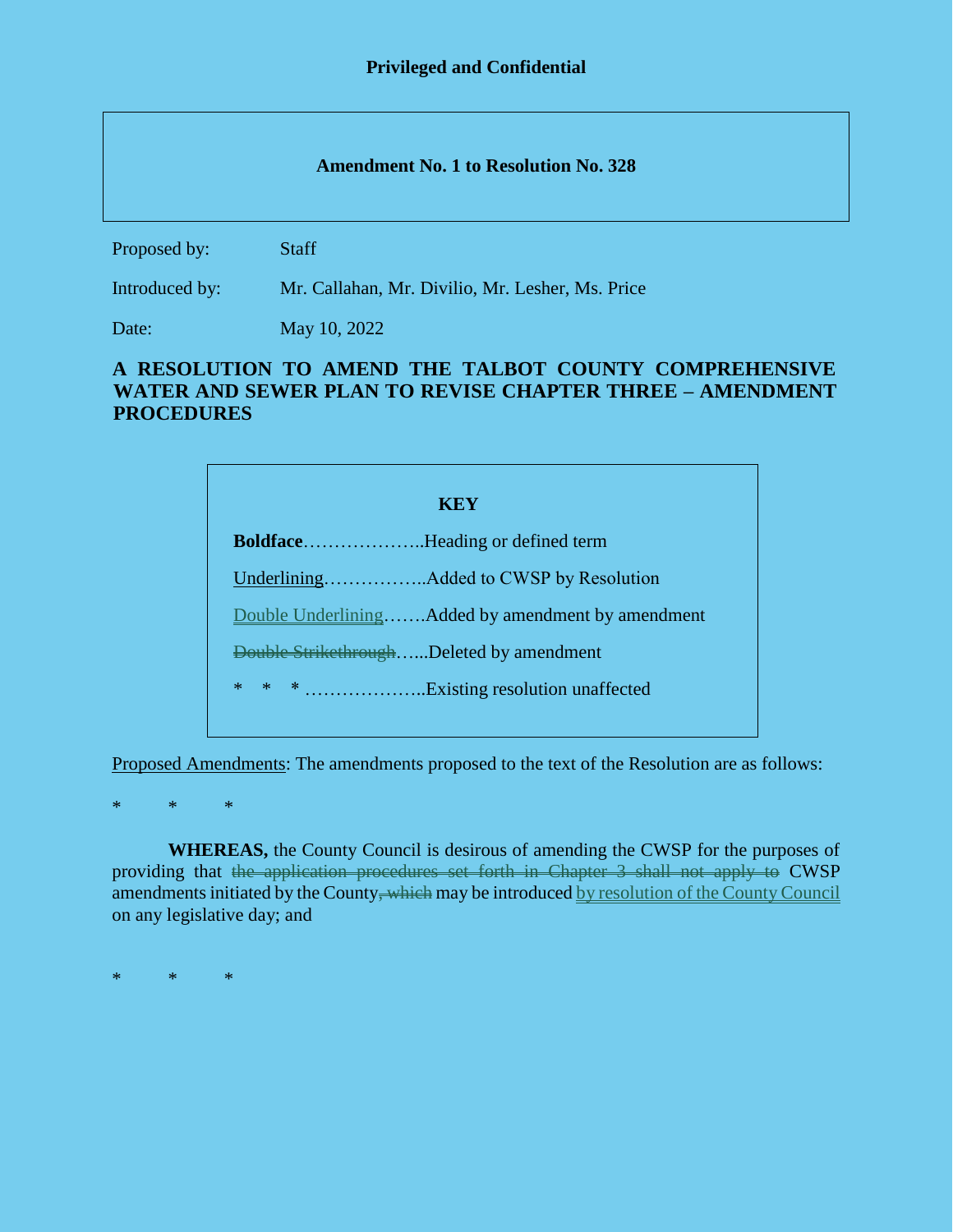## **CHAPTER THREE AMENDMENT PROCEDURES**

## **I. PROCEDURES (Changes also include new Sections and Section changes)**

All applications shall be received by Talbot County at least sixty (60) calendar days prior to the date of introduction to avoid deferment to the next amendment period. Applications shall include completion of the Request for Amendment schedules and forms, included herein, a cover letter or email forwarding the request, and any available information adding or clarifying information pertinent to the project. Applications for amendment of the priority classification of water and sewer service and planning areas, for extension or installation of water and/or sewer utilities, shall be submitted to the Controlling Authority of the publicly-owned treatment works for processing prior to being received for introduction by resolution of the County Council on the first convening legislative day of December, March, June or September. Comprehensive Water and Sewer Plan amendments initiated by the County may be introduced by resolution of the County Council on any legislative day.

In the unincorporated areas of Talbot County, all applications for amendment of the priority classification of water and/or sewer service and planning areas, for extension or installation of water and/or sewer utilities shall be submitted to the Controlling Authority, the Talbot County Department of Public Works, for processing. All applications for amendment priority classification of sewer service and planning areas, for extension or installation of sanitary sewer utilities within the incorporated limits of the Town of St. Michaels shall also be submitted to the Controlling Authority, the Department of Public Works, for processing.

In the incorporated municipalities of Easton, Oxford, and Trappe, applications for amendment of the priority classifications of water and sewer service and planning areas, for extension or installation of water and sewer utilities, shall be submitted to the Controlling Authority, either the Town Office or the Department of Public Works for the incorporated Town, for processing. In the incorporated municipality of St. Michaels, applications for amendment of the priority classifications of water service and planning areas, for extension and installation of water utilities, shall be submitted to the Controlling Authority, the Town of St. Michaels, for processing. The Towns shall submit to the Talbot County Department of Public Works applications for amendment of the priority classifications of water and/or sewer service and planning areas, for extension or installation of water and/or sewer utilities at least sixty (60) calendar days prior to the date of introduction, to avoid deferment to the next amendment period.

The available remaining capacity of a wastewater treatment facility is equal to the permitted flow as defined on the State Discharge Permit for the facility less the most recent two (2) year average of reported flow rates. When the available remaining capacity is equal to or less than five (5) percent of the permitted flow, the controlling authority must certify that the wastewater treatment system has enough capacity to serve the area being reclassified as part of the amendment application to immediate priority status for sewer (S-1). As part of the certification, the controlling authority shall provide a summary of wastewater flows previously allocated to existing lots and/or subdivisions within the sewer service areas and proposed subdivisions having immediate priority status for sewer service.